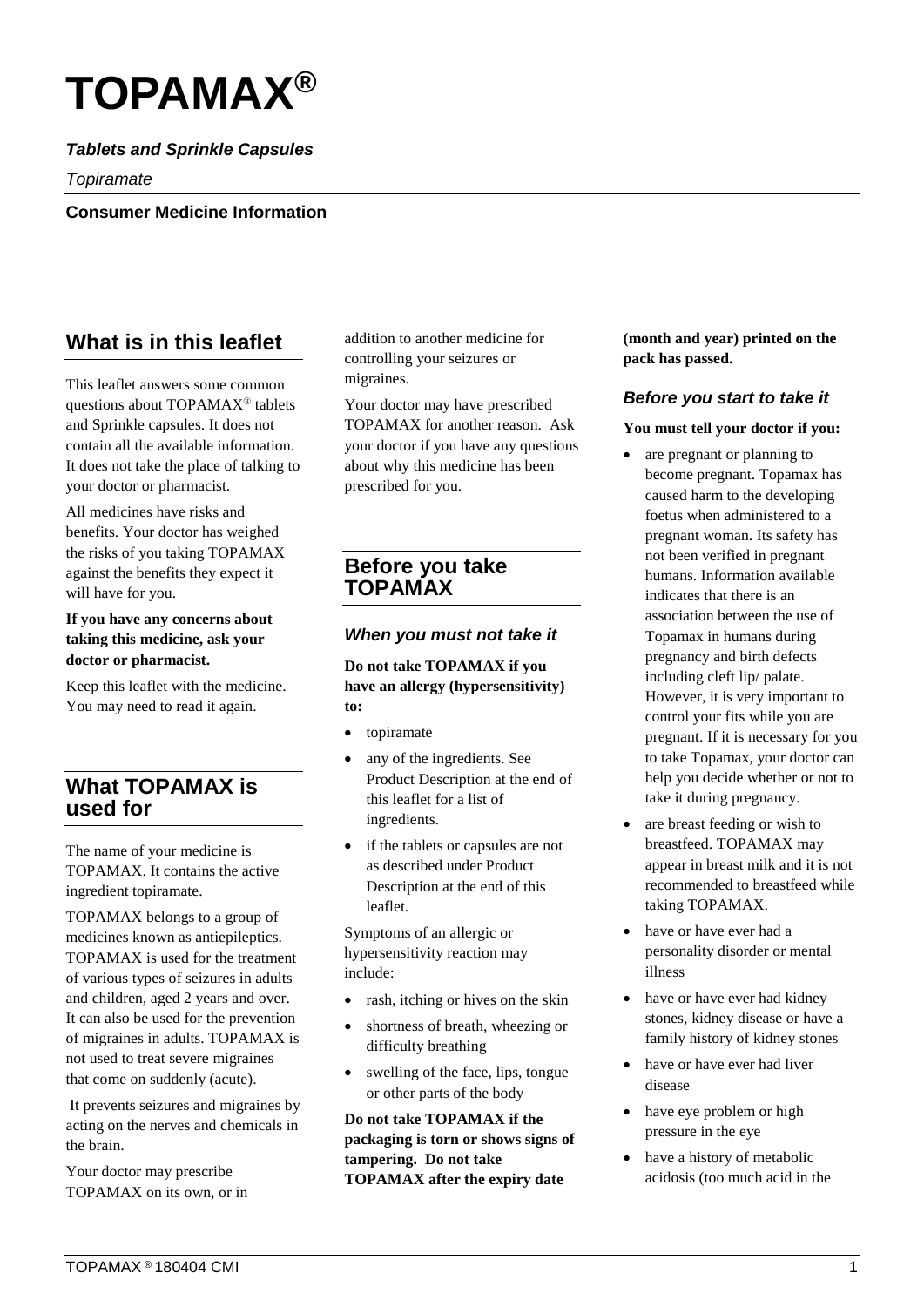blood, which may cause an increased rate of breathing).

**If you have not told your doctor or pharmacist about any of the above, tell them before you start taking TOPAMAX.**

#### *Your doctor will advise you whether or not to take TOPAMAX or if you need to adjust the dose or adapt your treatment. Taking other medicines*

**Tell your doctor or pharmacist if you are taking any other medicines, including medicines you can buy without a prescription from a pharmacy, supermarket or health food store.** 

#### **In particular, tell your doctor or pharmacist if you are taking:**

- other medicines for epilepsy, such as phenytoin or carbamazepine
- digoxin (used to treat heart) disease)
- oral contraceptives (the pill)
- metformin, pioglitazone or glibenclamide (used to treat diabetes)
- lithium or risperidone (used to treat bipolar disorder and schizophrenia)
- haloperidol (used to treat psychoses)
- hydrochlorothiazide (used to treat swelling or high blood pressure)
- propranolol (used in high blood pressure, some heart conditions, tremors, tumor or migraine headaches)
- diltiazem (used to treat hypertension and prevent angina)
- valproic acid or lamotrigine (used to treat epilepsy or mood disorders)
- amitriptyline (used to treat depression)
- flunarizine
- any medicine which slows your reactions (CNS depressants). This may include medicines to

help you sleep or relieve pain, antidepressants, tranquillisers or antihistamines which can make you drowsy.

• anticoagulant medications (e.g. warfarin)

These medicines may be affected by TOPAMAX or may affect how well TOPAMAX works. Your doctor or pharmacist can tell you what to do if you are taking any of these medicines.

# **How to take TOPAMAX**

#### *How to take it*

#### **Follow your doctor's instructions about when and how to take TOPAMAX.**

You can take the tablets or capsules with or without food. Always swallow the tablets whole with plenty of water.

TOPAMAX Sprinkle capsules are available for people who cannot swallow tablets. These capsules can be opened and all of the contents sprinkled onto a teaspoon of soft food which does not require chewing. This mixture should be swallowed immediately and not chewed. It should not be stored for future use. The capsules can also be swallowed whole with water.

The doses shown below are the usual recommended doses. However, your doctor may tell you to take higher or lower doses. Your doctor will start with a low dose and slowly increase the dose to the lowest amount needed to control your epilepsy.

At the start of treatment TOPAMAX may be taken once a day, preferably at night. After the dose is increased, it is taken twice a day.

You should continue taking TOPAMAX until your doctor tells you to stop. Before stopping, it is recommended that the dose be reduced gradually.

#### **Adults**

#### **Epilepsy**

Treatment starts at a low dose of 25 mg to 50 mg per day. The dose is then gradually increased by 25 mg to 100 mg over weekly periods or longer, until the most suitable dose is reached.

#### **Migraine**

Treatment starts at a low dose of 25 mg nightly for one week. The dose is then increased over weekly periods or longer by 25mg/day, until the most suitable dose is reached.

#### **Children (2 years and over) epilepsy only**

Treatment starts at 25 mg or less per day, depending on the body weight. This dose is then gradually increased over weekly periods or longer, until the most suitable dose is reached.

# *If you forget to take it*

- Take your dose as soon as you remember, and then continue to take it as you would normally.
- If it is almost time for your next dose, skip the dose you missed and take your next dose when you are meant to.
- Do not take a double dose to make up for the dose you missed.

#### **If you have missed more than one dose, or are not sure what to do, check with your doctor or pharmacist.**

If you have trouble remembering when to take your medicine, ask your pharmacist for some hints.

## *If you take too much (overdose)*

**Immediately telephone your doctor or the Poisons Information Centre for advice, or go to Accident & Emergency at your nearest hospital.**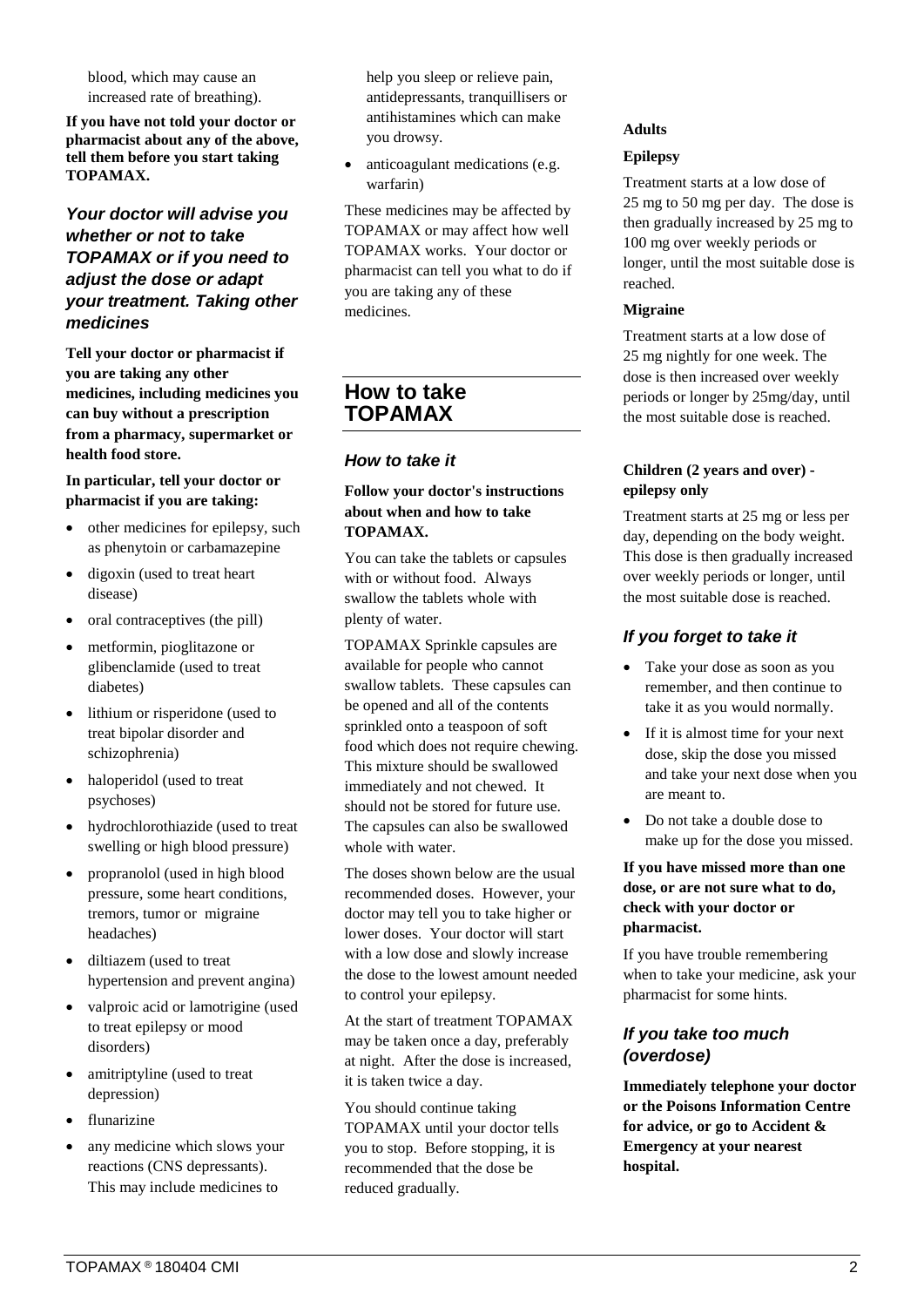#### **Do this even if there are no signs of discomfort or poisoning. You may need urgent medical attention.**

Poisons Information Centre telephone numbers:

- Australia: 13 11 26
- New Zealand: 0800 POISON or 0800 764 766

#### **Keep these numbers handy in case of an emergency.**

If you take too much TOPAMAX, you may experience headache, dizziness, light-headedness, drowsiness, convulsions, speech disturbances, double or blurred vision, difficulty with thinking, abnormal coordination, stomach pain, depression, agitation, faster breathing or you may lose consciousness.

# **While you are using TOPAMAX**

#### *Things you must do*

- Drink plenty of water. TOPAMAX has been known to cause kidney stones and drinking water may help prevent this.
- Always follow your doctor's instructions carefully.
- If you are about to start taking a new medicine, tell your doctor or pharmacist that you are taking TOPAMAX.
- Tell your doctor if you become pregnant while taking TOPAMAX.

#### *Things you must not do*

- Do not suddenly stop taking TOPAMAX without checking with your doctor.
- Do not drink alcohol.
- Do not drive or operate machinery until you know how the medicine affects you.
- Do not use TOPAMAX to treat any other complaint unless your doctor says so.
- Do not give this medicine to anyone else to use.

#### *Things to be careful of*

#### **Changes to your medication**

If you are seizure free or your seizures are well controlled, a reduction in your dose, discontinuation or substitution of your current medication should first be assessed by your doctor and pharmacist, and any changes should be implemented gradually.

#### **Effects on thoughts and behaviour**

Medicines used to treat epilepsy can increase the risk of suicidal thoughts and behaviour. If you experience feelings of deep sadness and unworthiness (depression) or a worsening of these feelings, any unusual changes in your mood or the emergence of suicidal thoughts, behaviour or thoughts of self-harm, you should report this to your doctor immediately.

#### **Decreased sweating and elevation in body temperature**

TOPAMAX may cause decreased sweating and increased body temperature (fever). People, especially children, should be watched for signs of decreased sweating and fever, especially in hot temperatures. Some people may need to be hospitalized for this condition. Call your healthcare provider right away if you have a high fever, a fever that does not go away, or decreased sweating.

#### **Effects on driving and operating machinery**

TOPAMAX may cause drowsiness, dizziness or other symptoms which could affect your ability to drive or operate machinery. It may also cause visual disturbances and/ or blurred vision. Make sure you know how you are affected by this medicine before you drive or use machinery.

Particular care is recommended when you first start taking TOPAMAX or

if the amount of TOPAMAX or any other medicine you are taking is increased or decreased.

#### **Effects of food and alcohol**

TOPAMAX can be taken with or without food.

Do not drink alcohol while taking TOPAMAX. Alcohol may increase the risk of unwanted side effects, such as drowsiness.

# **Side effects**

All medicines can have side effects. Sometimes they are serious, most of the time they are not. You may need medical treatment if you get some side effects. Do not be alarmed by this list of possible side effects. You may not experience any of them.

Ask your doctor or pharmacist to answer any questions you may have.

#### **Tell your doctor if any of the following continue or worry you:**

- dizziness
- decrease in appetite or weight loss
- itchy skin or skin rash
- inability to sleep
- tingling and numbness of hands and feet (pins and needles)
- nausea, diarrhoea, vomiting or constipation
- abdominal pain or discomfort
- ear pain, buzzing or ringing in ears, deafness

#### **Tell your doctor as soon as possible if you have any of the following as you may need medical attention:**

- depression
- nervousness or feeling anxious
- mood alterations such as aggression, agitation or anger
- disturbance in attention
- difficulty with memory or memory impairment
- slowing of thought processes
- abnormal behaviour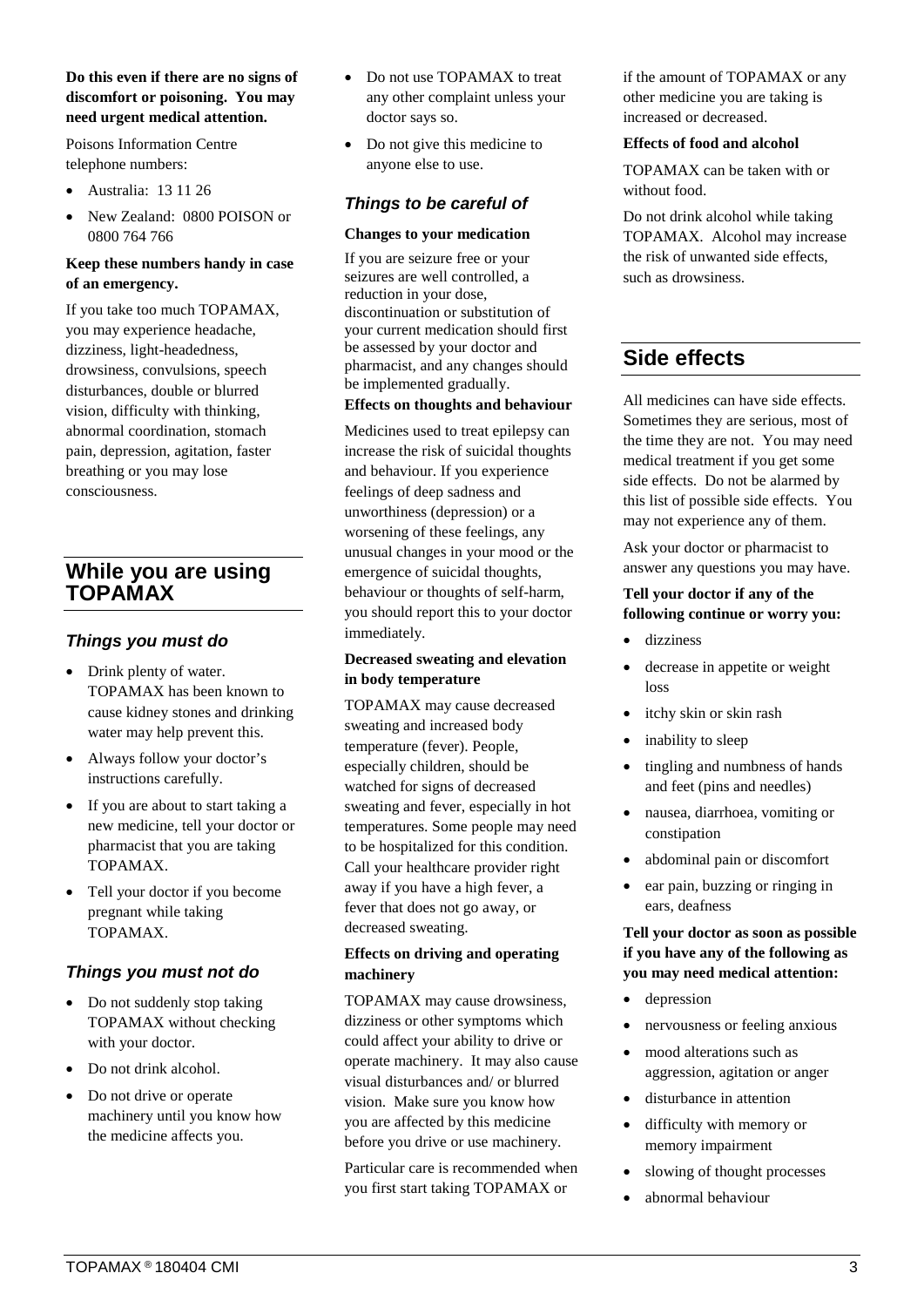- expressive language disorder
- difficulty in speaking
- balance disorder
- co-ordination problems
- unusual hair loss or thinning
- abnormal frequent urination
- decreased feeling or sensitivity, especially in the skin
- fever or high temperature
- decreased or lack of sweating or overheating (mainly in children)
- unusual weakness
- taste disturbance or loss of taste

#### **Tell your doctor immediately if you have:**

- unusual tiredness, drowsiness, irritability or lack of energy
- difficulty breathing, fast or irregular heartbeat or tightening of chest
- thoughts of harming yourself or thoughts of suicide
- kidney stones
- pain when passing urine
- sudden changes in your eyesight (e.g. blurred vision, double vision or loss of vision) or rapid uncontrollable movements of the eyes
- eye pain or increased pressure in eye
- unexplained bleeding or bleeding more frequently
- severe blisters and bleeding in mucosal sites (such as lips, eyes, mouth, nose, genitals).

These are serious side effects. You may need urgent medical attention. Serious side effects are rare.

Other side effects not listed above may also occur in some people. Tell your doctor if you notice any other effects.

# **After using TOPAMAX**

#### *Storage*

- Keep TOPAMAX tablets or capsules in the original pack until it is time to take them.
- Keep TOPAMAX in a cool, dry place where the temperature is below 25°C. Protect from light.
- For TOPAMAX Sprinkle capsules, do not store the drug/food mixture.
- Do not store TOPAMAX or any medicine in the bathroom or near a sink. Do not leave medicines in the car or on window sills. Heat and dampness can destroy some medicines.
- Keep TOPAMAX where children cannot reach it. A locked cupboard at least one and a half metres (1.5 m) above the ground is a good place to store medicines.

# *Disposal*

If your doctor tells you to stop taking TOPAMAX, or your medicine has passed its expiry date, ask your pharmacist what to do with any tablets or capsules which may be left over.

# **Product description**

## *What it looks like*

#### **Tablets**

TOPAMAX tablets are available in blister packs of 60:

- 25 mg tablets are round and white and marked "TOP" on one side and "25" on the other.
- 50 mg tablets are round and light yellow and marked "TOP" on one side and "50" on the other.
- 100 mg tablets are round and yellow and marked "TOP" on one side and "100" on the other.

• 200 mg tablets are round and salmon coloured and marked "TOP" on one side and "200" on the other.

#### **Capsules**

TOPAMAX Sprinkle capsules are available in bottles of 60. The capsules consist of a clear cap and a white body. They contain white to off-white spheres.

- 15 mg capsules are marked "TOP" on the cap and "15 mg" on the body.
- 25 mg capsules are marked "TOP" on the cap and "25 mg" on the body.
- 50 mg capsules are marked "TOP" on the cap and "50 mg" on the body.

# *Ingredients*

#### **Tablets**

- contain 25, 50, 100 or 200 mg of topiramate per tablet.
- the tablets also contain lactose, pregelatinised maize starch, carnauba wax, microcrystalline cellulose, sodium starch glycollate, magnesium stearate, titanium dioxide, hypromellose, lauromacrogol 400 and polysorbate 80. In addition, TOPAMAX 50 mg and 100 mg tablets contain iron oxide yellow, and the 200 mg tablets contain iron oxide red.

#### **Capsules**

- contain 15, 25 or 50 mg of topiramate per capsule.
- the capsules consist of sugar spheres containing topiramate, sucrose, povidone and cellulose acetate, enclosed in a gelatin capsule.
- the capsule shells contain gelatin and titanium dioxide, and are imprinted with black ink.

## *Sponsor*

JANSSEN-CILAG Pty Ltd